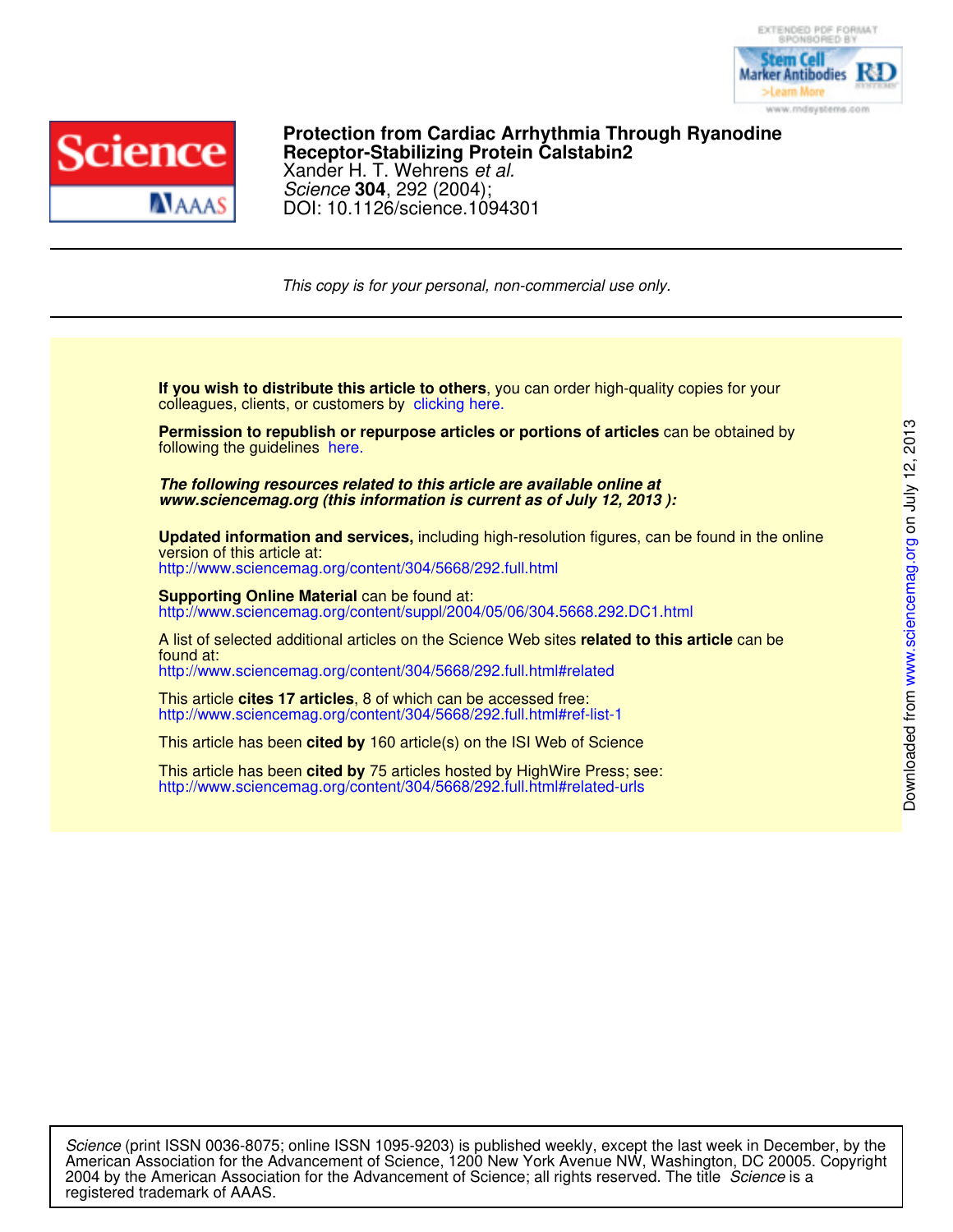thus envision the part of the pore that traverses the plasma membrane as a barrel formed by several copies of the transmembrane segment of Syx, arranged in parallel to form a complete circle (Fig. 4E). It is also possible that other molecules, either protein or lipid, intercalate between the Syx segments to complete the pore structure. Other molecules could provide a connection to the extracellular fluid if the C terminus of Syx remains buried in the membrane (*27*) even after the fusion pore opens. Although the present results provide no direct evidence regarding the participation of other proteins, the observation that the synaptic SNARE proteins, Syx, SNAP-25, and synaptobrevin/vesicle-associated membrane protein (VAMP) constitute a minimal machine for liposome fusion (*23*) suggests that Syx may be the only molecular component of the fusion pore in the plasma membrane. Extrapolating the present results to the vesicle membrane suggests that the transmembrane segment of synaptobrevin/VAMP forms the complementary fusion-pore structure through the vesicle membrane, and that the SNARE complex holds these two parts together. The SNARE complex would then have to form at some point before the fusion pore opens and neurotransmitters are released (*28*, *29*).

The cooperative participation of SNARE complexes in fusion (*30*, *31*) supports the idea that fusion pores are formed from multiple copies of Syx. With a barrel of Syx transmembrane segments as the minimal structure, we constructed a simple model of the plasma membrane side of the fusion pore (Fig. 4E). This model yielded copy numbers ranging from 5 to 8 depending on whether we used the contact points (Fig. 4E, left) or innermost points (Fig. 4E, right) of the transmembrane segments, respectively (*32*). The inclusion of other molecules in the pore structure could reduce the number of participating Syx molecules. Variations in fusion-pore size (*6*, *7*, *11*) could reflect different molecular partners or different numbers of Syx transmembrane segments.

Because fusion-pore opening and dilation constitute critical steps in exocytosis, hypotheses for regulation by  $Ca^{2+}$  require that a  $Ca<sup>2+</sup>$  sensor targets the proteins that form the fusion pore. The modulation of these steps by synaptotagmin, the putative  $Ca^{2+}$  sensor of exocytosis, therefore requires interactions with fusion-pore proteins. This indicates that the regulation of fusion-pore stability by synaptotagmin (*10*, *11*) is likely to be mediated by  $Ca^{2+}$ -promoted binding to SNAREs or SNARE complexes (*12*, *13*).

# **References and Notes**

- 1. E. Neher, A. Marty, *Proc. Natl. Acad. Sci. U.S.A.* **79**, 6712 (1982).
- 2. L. J. Breckenridge, W. Almers, *Nature* **328**, 814 (1987).
- 3. K. Lollike, N. Borregaard, M. Lindau, *J. Cell Biol.* **129**, 99 (1995).
- 4. R. H. Chow, L. von Ru¨den, E. Neher, *Nature* **356**, 60 (1992).
- 5. G. Alvarez de Toledo, R. Fernandez-Chacon, J. M. Fernandez, *Nature* **363**, 554 (1993).
- 6. M. Lindau, W. Almers, *Curr. Opin. Neurobiol.* **7**, 509 (1995).
- 7. V. A. Klyachko, M. B. Jackson, *Nature* **418**, 89 (2002).
- 8. E. Ales *et al*., *Nature Cell Biol.* **1**, 40 (1999).
- 9. J. B. Sorensen *et al*., *Cell* **114**, 75 (2003).
- 10. C.-T. Wang *et al*., *Science* **294**, 1111 (2001).
- 11. C.-T. Wang *et al*., *Nature* **424**, 943 (2003).
- 12. J. Bai, C.-T. Wang, D. A. Richard, M. B. Jackson, E. R.
- Chapman, *Neuron* **41**, 929 (2004). 13. E. R. Chapman, *Nature Rev. Mol. Cell Biol.* **3**, 498 (2002).
- 14. E. Neher, *Neuroscience* **26**, 727 (1988).
- 15. B. Hille, *Neuron* **9**, 187 (1992).
- 16. G. P. Ahern, V. A. Klyachko, M. B. Jackson, *Trends Neurosci.* **25**, 510 (2002).
- 17. K. Imoto *et al*., *Nature* **335**, 645 (1988).
- 18. H. A. Lester, *Annu. Rev. Biophys. Biomol. Struct.* **21**, 267 (1992).
- 19. K. L. Schulze, K. Broadie, M. S. Perin, H. J. Bellen, *Cell* **80**, 311 (1995).
- 20. J. Blasi *et al*., *EMBO J.* **12**, 4821 (1993).
- 21. R. Jahn, T. C. Südhof, *Annu. Rev. Biochem.* **68**, 863 (1999). 22. R. C. Lin, R. H. Scheller, *Annu. Rev. Cell Dev. Biol.* **16**,
- 19 (2000).
- 23. T. Weber *et al*., *Cell* **92**, 759 (1998).
- 24. Additional information is available as supporting material on *Science* Online.
- 25. Single-letter abbreviations for the amino acid residues are as follows: A, Ala; C, Cys; D, Asp; E, Glu; F, Phe; G, Gly; H, His; I, Ile; K, Lys; L, Leu; M, Met; N, Asn; P, Pro; Q, Gln; R, Arg; S, Ser; T, Thr; V, Val; W, Trp; and Y, Tyr.
- 26. T. L. Colliver, E. J. Hess, E. N. Pothos, D. Sulzer, A. G. Ewing, *J. Neurochem.* **74**, 1086 (2000).
- 27. K. Suga, T. Yamamori, K. Akagawa, *J. Biochem.* **133**, 325 (2003).
- 28. Y. A. Chen, S. J. Scales, S. M. Patel, Y.-C. Doung, R. H. Scheller, *Cell* **97**, 165 (1999).
- 29. Z. Xia, Q. Zhou, J. Lin, Y. Liu, *J. Biol. Chem.* **276**, 1766 (2001).
- 30. B. A. Stewart, M. Mohtashami, W. S. Trimble, G. L. Boulianne, *Proc. Natl. Acad. Sci. U.S.A.* **97**, 13955 (2000).
- 31. Y. Hua, R. H. Scheller, *Proc. Natl. Acad. Sci. U.S.A.* **98**, 8065 (2001).
- 32. We used a simple formula for channel conductance:  $\gamma = A/\rho l$  (33).  $\gamma$  was taken as 100 pS from our measurement for wild-type Syx (Fig. 4D).  $\rho$  is the resistivity of the pore lumen (100 ohmcm), *A* is the area, and  $l$  is the length.  $l \sim 10$  nm because it spans two lipid bilayers. Solving for *A* gave 1 nm<sup>2</sup>. This gives a circle radius of 0.56 nm. If each transmembrane segment is an  $\alpha$  helix with a radius of 0.35 nm, we can arrange 5 to 6 segments in a circle for which the points of contact form a circle with a 0.56-nm radius (Fig. 4E, left), or 8 segments for which the innermost points form a circle with a 0.56-nm radius (Fig. 4E, right).
- 33. B. Hille, *Ion Channels of Excitable Membranes* (Sinauer, Sunderland, MA, ed. 2, 1992).
- 34. We thank P. Chang for computer programs and V. Klyachko for help with capacitance measurements. This study was supported by NIH (NS30016 and NS44057 to M.B.J. and GM56827 and MH61876 to E.R.C.) and the Milwaukee Foundation (E.R.C.). E.R.C. is a Pew Scholar in the Biomedical Sciences. J.B. was an AHA Predoctoral Fellow.

### **Supporting Online Material**

www.sciencemag.org/cgi/content/full/1095801/DC1 SOM Text

References and Notes

20 January 2004; accepted 1 March 2004 Published online 11 March 2004; 10.1126/science.1095801 Include this information when citing this paper.

# **Protection from Cardiac Arrhythmia Through Ryanodine Receptor– Stabilizing Protein Calstabin2**

Xander H. T. Wehrens,  $1.2*$  Stephan E. Lehnart,  $1.2*$ Steven R. Reiken,<sup>1,2</sup> Shi-Xian Deng,<sup>3</sup> John A. Vest,<sup>1,2,3</sup> Daniel Cervantes,<sup>3</sup> James Coromilas,<sup>3</sup> Donald W. Landry,<sup>3</sup> Andrew R. Marks $1,2,3+$ 

Ventricular arrhythmias can cause sudden cardiac death (SCD) in patients with normal hearts and in those with underlying disease such as heart failure. In animals with heart failure and in patients with inherited forms of exerciseinduced SCD, depletion of the channel-stabilizing protein calstabin2 (FKBP12.6) from the ryanodine receptor–calcium release channel (RyR2) complex causes an intracellular Ca<sup>2+</sup> leak that can trigger fatal cardiac arrhythmias. A derivative of 1,4-benzothiazepine (JTV519) increased the affinity of calstabin2 for RyR2, which stabilized the closed state of RyR2 and prevented the  $Ca^{2+}$  leak that triggers arrhythmias. Thus, enhancing the binding of calstabin2 to RyR2 may be a therapeutic strategy for common ventricular arrhythmias.

Ventricular tachyarrhythmias that cause SCD are often associated with common heart diseases, such as heart failure, but may also occur in individuals without structural heart disease (*1*). Treatment remains largely empirical, in part because of an incomplete understanding of the underlying cellular mechanisms that trigger the arrhythmias (2). RyR2 is required for  $Ca^{2+}$  release from the sarcoplasmic reticulum (SR) during systole, when activation of heart muscle contraction occurs. During the resting phase of the cardiac cycle (diastole), binding of calstabin2 (also known as the FK506-binding protein, FKBP12.6) to RyR2 helps maintain the channel in a closed state to prevent leakage of SR  $Ca^{2+}$ into the cytoplasm (*3*, *4*). In heart failure (*5*) and catecholaminergic polymorphic ventricular tachycardia (an inherited form of exercise-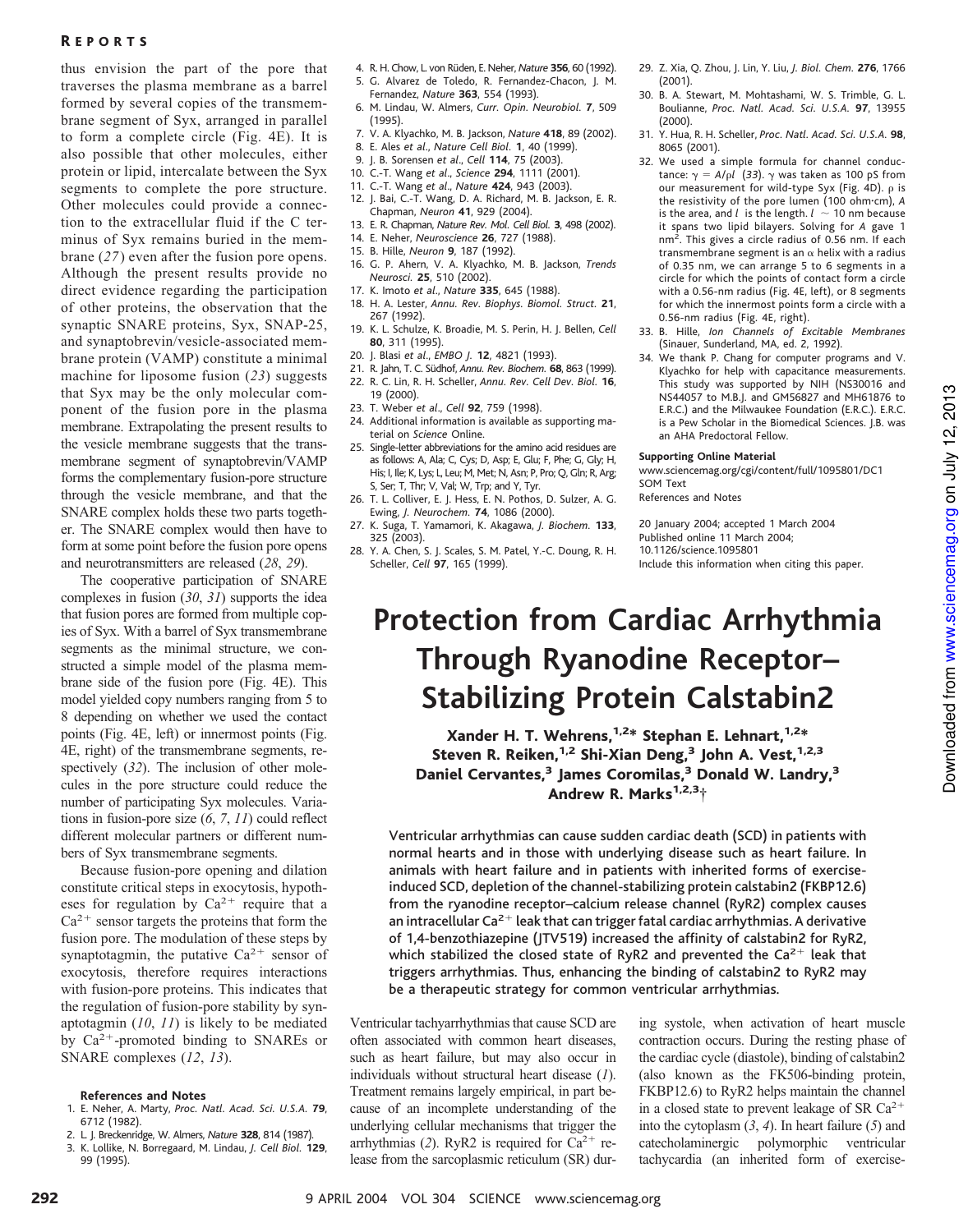induced ventricular arrhythmias) (*6*), depletion of calstabin2 from the RyR2 macromolecular complex results in "leaky" RyR2 channels that contribute to both diseases. Aberrant  $Ca^{2+}$  release from the SR during diastole through leaky cardiac RyR2 can result in diastolic changes in membrane potential (e.g., delayed afterdepolarizations, DADs) and is a molecular "trigger" for ventricular arrhythmias (*6*). Calstabin2-deficient mice (*calstabin2*  $-/-$  ) consistently exhibit exercise-induced ventricular arrhythmias (*6*). Accordingly, restoring binding of calstabin2 to the RyR2 complex to prevent aberrant  $Ca^{2+}$  leakage from the SR is a potential molecular approach to preventing arrhythmias (*7*, *8*). The experimental drug JTV519, a 1,4-benzothiazepine derivative, has recently been shown to reduce diastolic SR  $Ca^{2+}$  leak in an animal model of heart failure (9, *10*). In the present study, we examined its efficacy and mechanism of action in a cardiac arrhythmia model. Initial attempts to prepare gram quantities of JTV519 {4-[3-(4-benzylpiperidin-1-yl) propionyl]-7-methoxy-2,3,4,5-tetrahydro-1,4-benzothiazepine monohydrochloride} through the 1,4-benzothiazepine intermediate 7-methoxy-2,3,4,5-tetrahydro-1,4-benzothiazepine (compound **6** in fig. S1) were unsuccessful (*11*), so we developed an alternative synthesis (*12*).

*Calstabin2<sup>-/-</sup>* mice exhibit ventricular arrhythmias and SCD after strenuous exercise if injected with a low dose of epinephrine (*6*). The hearts of *calstabin2<sup>+/-</sup>* or *calstabin2<sup>-/</sup>* mice were structurally normal as assessed by echocardiography and histology (*6*, *13*). Untreated conscious *calstabin2*<sup>+/-</sup> mice, as well as JTV519-treated (7-day continuous infusion 0.5 mg/kg body weight per hour) *calstabin2<sup>+/-</sup>* and *calstabin2<sup>-/-</sup> mice*, revealed no significant differences in electrocardiographic (ECG) parameters, namely, heart rate (RR), conduction intervals (PR, QRS), or repolarization intervals (rate-corrected QT interval; QTc) (Fig. 1A and table S1).

To test for cardiac arrhythmias, *calstabin2<sup>+/-</sup>* and *calstabin2<sup>-/-</sup> mice were exercised* according to a stress-inducing protocol (*6*, *14*). Whereas 100% of *calstabin2<sup>+/-</sup>* mice displayed ventricular tachyarrhythmias (VT) or syncopal events during the time they were subjected to the protocol, none of the *calstabin2*<sup>+/-</sup> mice pretreated with JTV519 developed arrhythmias or syncopal events (Fig. 1, B and C). Moreover, 89% of *calstabin2<sup>+/-</sup>* mice died during or after exercise, whereas none of the JTV519-treated  $calation2^{+/-}$  mice died. In contrast to treated *calstabin2<sup>+/-</sup>* mice, 100% of the *calstabin2<sup>-/</sup>* mice treated with JTV519 developed VT during

the period of the protocol and died despite the JTV519 treatment (Fig. 1C). Taken together, these data suggest that calstabin2 may be required for the antiarrhythmic protection by JTV519.

To further characterize the antiarrhythmic properties of JTV519, we subjected wild-type, *calstabin2/* , and *calstabin2/* mice to programmed electrical stimulation protocols. After injection with isoproterenol (0.5 mg/kg), VTs were induced by rapid overdrive pacing in 71% of *calstabin2<sup>+/-</sup>* mice but not in wild-type mice  $(P < 0.05)$  (Fig. 2B). *Calstabin2<sup>+/-</sup>* mice pretreated with JTV519 (0.5 mg/kg per hour) were significantly less susceptible than untreated calstabin $2^{+/-}$  mice to overdrive pacing–induced VTs ( $P < 0.05$ ). In contrast, 67% of *calsta*- *bin2/* mice treated with JTV519 developed VTs during overdrive pacing. VTs could be induced with a single premature beat in 71% of *calstabin2<sup>+/-</sup>* mice (Fig. 2, A and B). No VTs were observed in *calstabin2<sup>+/-</sup>* mice treated with JTV519 when we used a single–premature beat protocol (Fig. 2A). Using a more aggressive pacing protocol, involving two consecutive offcycle beats (S1-S2-S3), we induced VTs in 100% of untreated *calstabin2<sup>+/-</sup>* mice (Fig. 2B). Treatment with JTV519 completely eliminated inducible VTs in *calstabin2<sup>+/-</sup>* mice. Although JTV519 has been reported to inhibit voltagegated  $Ca^{2+}$  and  $K^+$  channels at the concentrations used in our experiments (*15*), JTV519 treatment did not prevent VTs in *calstabin2<sup>-/-</sup>* mice; this finding indicates that the ability of



**Fig. 1.** Prevention of exercise-induced ventricular arrhythmias by JTV519 in *calstabin2* <sup>+/-</sup> mice. (A) Representative ECGs of an untreated *calstabin2<sup>+/ -</sup>* mouse and JTV519-treated *calstabin2<sup>+/</sup>* and calstabin2<sup>-/-</sup> mice. Mice were treated with 0.5 mg JTV519/per kilogram of body weight per hour for 7 days with an implanted osmotic mini-pump. JTV519 had no effect on resting heart rate or other ECG parameters. HR, heart rate. (**B**) Sustained polymorphic ventricular tachycardia recorded by telemetry in an untreated *calstabin2<sup>+/-</sup>* mouse (upper tracing) subjected to exercise testing, immediately followed by injection with 0.5 mg epinephrine per kilogram of body weight. Representative telemetry ECG recording of a JTV519-treated *calstabin2*/ mouse following the same protocol (bottom tracing). (C) Numbers of mice with cardiac death (left), sustained VTs  $\zeta$  > 10 beats, middle), and nonsustained VTs (3 to 10 arrhythmogenic beats, right) in experimental groups of mice subjected to exercise testing and injection with 0.5 mg/kg epinephrine.

<sup>1</sup>Department of Physiology and Cellular Biophysics, <sup>2</sup>Center for Molecular Cardiology, and <sup>3</sup>Department of Medicine, Columbia University College of Physicians and Surgeons, New York, NY 10032, USA.

<sup>\*</sup>These authors contributed equally to this paper. †To whomcorrespondence should be addressed. Email: arm42@columbia.edu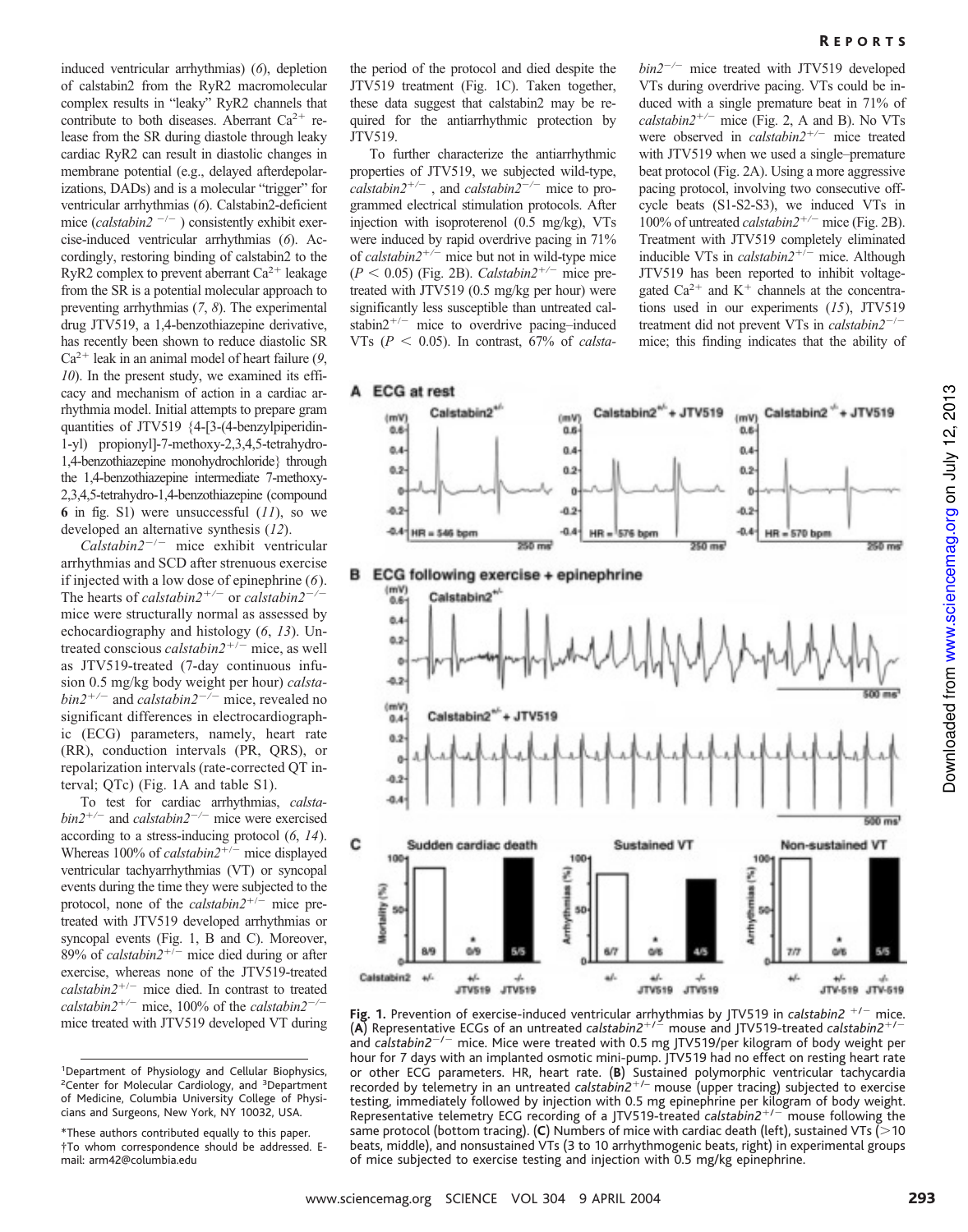# R EPORTS

JTV519 to induce rebinding of calstabin2 to RyR2 underlies its antiarrhythmic actions.

Ryanodine receptor–calcium release channels are tetramers comprising four RyR2 monomers, each of which binds a single calstabin2 molecule. Calstabin2 stabilizes the RyR2 channel in the closed state (*6*, *16*). Haploinsufficiency of calstabin2 resulted in a reduction  $(\sim 40\%)$  in the amount of calstabin2 protein in cardiac lysates compared with that in lysates from *calsta* $bin2^{+/+}$  hearts (fig. S2A). The amount of calstabin2 protein in the RyR2 channel complex of *calstabin2*<sup>+/-</sup> mice was  $\sim$  65% of that in *calsta* $bin2^{+/+}$  mice (fig. S2B).

Phosphorylation by cyclic adenosine 5 monophosphate–dependent protein kinase A (PKA) of RyR2 at Ser<sup>2809</sup> causes dissociation of calstabin2 from the channel (*5*). Pretreatment of animals with JTV519 (0.5 mg/kg per hour) did not affect phosphorylation of Ser<sup>2809</sup> in *calstabin2*<sup>+/-</sup> or *calstabin2*<sup>-/-</sup> mice (Fig. 3, A and B). Compared with channel complexes from *calstabin2<sup>+/+</sup>* mice,

A

(mV

 $0.4$  $0.2$ ö  $-0.2$  $-0.4$ 

 $(mV)$ 

 $0.4$  $0.2$ 0  $-0.2$  $-0.4$ 

в

 $100-$ 

50

 $\Omega$ Calstabin2

 $+1$ 

 $+/-$ 

**JTV519** 

-1-

**JTV519** 

Arrhythmias (%)

Calstabin2<sup>+/-</sup>

**BCL 112 ms** 

**Fig.2.** Absence of antiarrhythmic actions of JTV519 in mice lacking calstabin2. (**A**) Representative ECG tracings during the programmed stimulation protocol are shown. The heart was paced epicardially at an S1-S1 interval of 70 ms, followed by a premature beat at a 38-ms S1-S2 interval. BCL, basic cycle length. (**B**) Numbers of mice with ventricular arrhythmias after overdrive pacing (left), a single S1-S2 premature beat (middle), or double S1-S2-S3 premature beats (right).  $*P < 0.05$ when comparing treated and untreated calstabin2 $+/-$  mice.

RyR2 complexes from *calstabin2<sup>+/-</sup>* mice were significantly more depleted of calstabin2 after exercise (Fig. 3, A and B). Treatment with JTV519, however, prevented the loss of calstabin2 from the RyR2 macromolecular complex in *calstabin2<sup>+/-</sup>* mice during exercise (Fig. 3, A and B).

The probabilities that channels will be open  $(P_o)$  for RyR2 channels from *calstabin2*<sup>+/-</sup> mice subjected to exercise were significantly increased compared with those of channels from exercised *calstabin2<sup>+/+</sup>* mice. Treatment of exercised *calstabin2<sup>+/-</sup>* mice with JTV519 (0.5 mg/kg per hour) significantly reduced the channel  $P_0$  compared with that of channels from exercised mice that were not treated (Fig. 3, C and D), consistent with increased amounts of calstabin2 in the RyR2 complex (Fig. 3, A and B). In contrast, JTV519 treatment of exercised  $cal2^{-/-}$  mice did not result in channels with a low  $P_{o}$  (Fig. 3, C and D). We examined RyR2 single channels in the presence of low cytosolic [Ca<sup>2+</sup>] (150 nM), using Ca<sup>2+</sup> as the

charge carrier. These conditions mimic those of the heart during diastole, when the RyR2 channels should have a low  $P_0$  to prevent diastolic  $Ca^{2+}$  leak from the SR, which can trigger cardiac arrhythmias. The significant reduction in the RyR2  $P_0$  observed in JTV519-treated, exercised *calstabin* $2^{+/-}$  mice suggests that these channels will not become leaky during diastole, consistent with the finding that no arrhythmias were observed.

Exercise is associated with increased phosphorylation of RyR2 by PKA, which leads to loss of calstabin2 from the channel macromolecular complex (*6*). To further examine the mechanism by which JTV519 prevents VTs, we simulated the exercise conditions using PKA phosphorylation of membrane preparations of HEK 293 cells expressing wild-type RyR2 (RyR2-WT) channels. PKA-phosphorylated RyR2 channels were incubated with calstabin2 (250 nM) in the presence of various concentrations of JTV519. Incubation of PKA-phosphorylated RyR2-WT channels and calstabin2 with 100 nM or 1.0  $\mu$ M



**BCL 39.5 ms** 

294 **294 120 April 2004** VOL 304 SCIENCE www.sciencemag.org

4/-

 $+1-$ 

**JTV519** 

4

**JTV519** 

 $+1$ 

 $+1$ 

J.

JTV-519 JTV-519

**BCL 114 ms**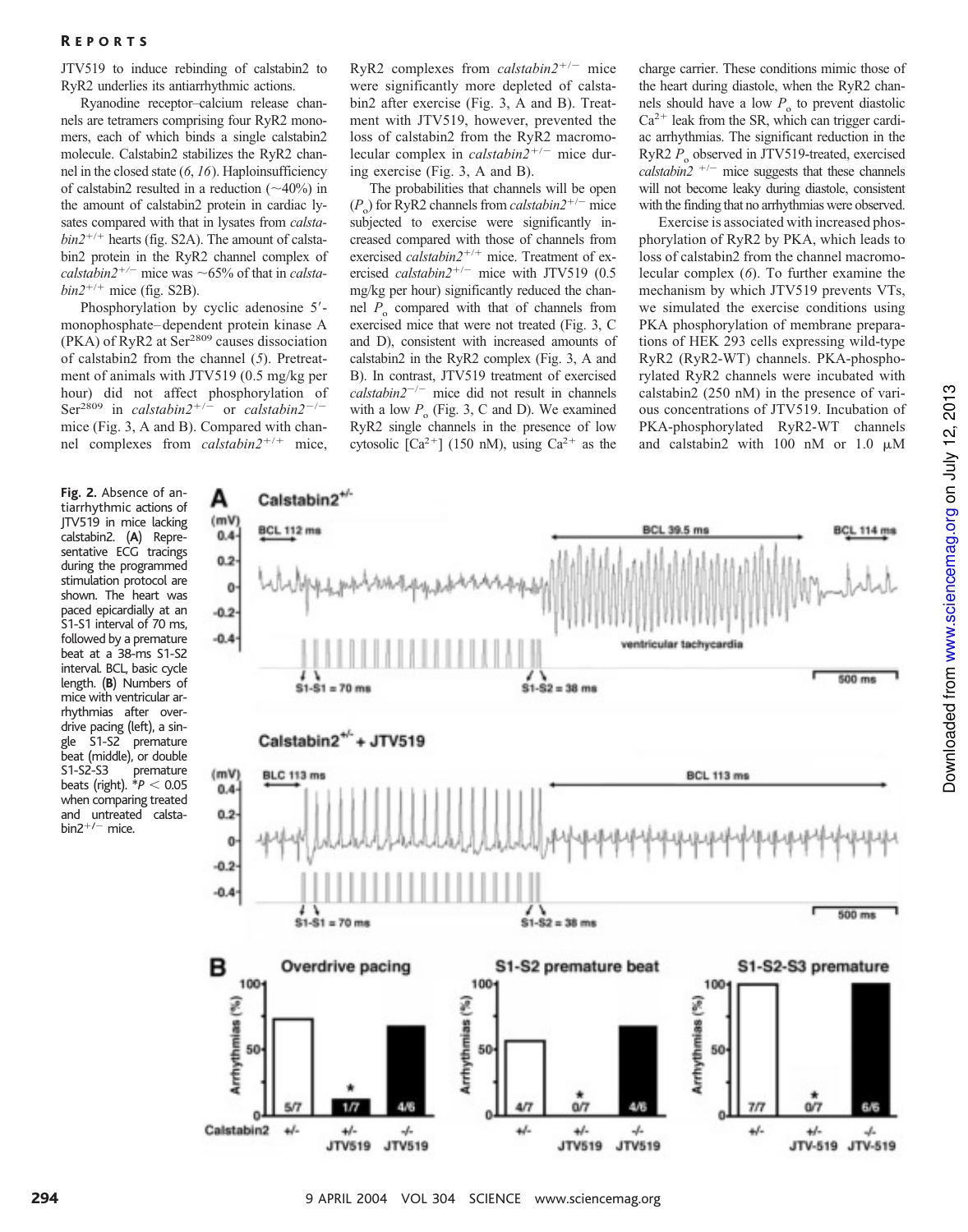JTV519 induced binding of calstabin2 to RyR2 (Fig. 4A). JTV519 also induced calstabin2 binding to mutant RyR2, in which Ser<sup>2809</sup> was replaced by Asp (RyR2-S2809D). These channels mimic constitutively PKA-phosphorylated RyR2 channels (Fig. 4B).

The affinity of calstabin2 for PKA-phosphorylated RyR2 channels was significantly increased by addition of JTV519. The dissociation constants  $(K_d$  values) for calstabin2 binding to the channels were as follows:  $148 \pm 59.0$  nM for  $RyR2-WT + PKA + PKI_{5,24}$  (PKA inhibitor); 1972  $\pm$  39.9 nM for RyR2-WT + PKA; 158  $\pm$ 56.4 nM for RyR2 + PKA + JTV519 ( $P < 0.05$ , PKA-phosphorylated channels versus PKA-phosphorylated channels with JTV519, Fig. 4C). We obtained similar results using RyR2-S2809D channels; the  $K_d$  values for calstabin2 binding were  $2123 \pm 104$  nM for RyR2-S2809D; and 428  $\pm$  39 nM for RyR2-S2809D  $+$  JTV519 (Fig. 4C).

Protein kinase A phosphorylation of RyR2 activated the channel (Fig. 4, D and E),  $P_{o} =$  $0.01 \pm 0.002$  (PKA + PKI;  $n = 11$ ) versus  $P_0 =$  $0.40 \pm 0.02$  (PKA;  $n = 12$ ;  $P < 0.05$ ). Addition of calstabin2 (250 nM) to the PKA-phosphoryl-

ated RyR2-WT channels did not lower the  $P_{\circ}$ (Fig. 4E). However, addition of 1  $\mu$ M JTV519 plus calstabin2 reduced the  $P_0$  back to levels comparable to those of unphosphorylated channels (Fig.  $4F$ )  $(P_0 = 0.002 \pm 0.001; n = 13; P < 0.05)$ .

In light of earlier studies showing that calstabin2 depletion due to PKA-hyperphosphorylation of RyR2 is associated with heart failure (*6*), an important question is why the calstabin2 deficient mice only develop arrhythmias during exercise and do not exhibit cardiac contractile dysfunction at rest. An SR Ca<sup>2+</sup> leak through calstabin2-depleted RyR2 alone may not be sufficient to induce heart failure but could contribute to progression of the disease [see, e.g., (*5*)]. The effect of an isolated SR  $Ca^{2+}$  leak in an otherwise normal heart (as in calstabin2-deficient mice) could be to deplete SR  $Ca^{2+}$  stores, but this would be compensated for by increased SR  $Ca^{2+}$  uptake via SR  $Ca^{2+}-$ adenosine triphosphatase (SERCA2a). In failing hearts, the problem of increased  $Ca^{2+}$  leak is compounded by down-regulation of SERCA2a, which results in decreased SR Ca<sup>2+</sup> uptake, depletes SR Ca<sup>2+</sup> stores, and contributes to impaired contractility

in the failing heart (*17*). Moreover, other factors, including magnesium, inhibit the opening of RyR2 channels (*18*) and are apparently able to maintain the channel in the closed state during resting nonstimulated conditions, even in the setting of calstabin2 deficiency. Only during stress, when RyR2 becomes PKA-phosphorylated, is the ability to remain closed during diastole impaired sufficiently to generate DADs and to trigger arrhythmias (*6*).

Protein kinase A phosphorylation of RyR2 does not increase the  $Ca^{2+}$  spark frequency in normal (nonfailing) cardiomyocytes under conditions that simulate diastole in the heart (cytosolic  $[Ca<sup>2</sup>]$  of 10 or 50 nM), when normal RyR2s are tightly closed (*19*). These data are consistent with the fact that normal mice do not develop arrhythmias during exercise (*6*, *14*). Moreover, PKAphosphorylation of RyR2 enhances RyR2 activity and increases excitation-contraction (EC) coupling gain during the early phase of EC coupling when only a small number of voltage-gated  $Ca^{2+}$  channels are open (*20*, *21*).





mg/kg epinephrine. Representative single-channel tracings of *calstabin2<sup>+/-</sup>* mice, both untreated and after treatment with JTV519 (0.5 mg/kg per hour), and for treated *calstabin2<sup>-/-</sup>* mice. Average open time (To); average closed time (Tc); closed state (c). The dotted lines indicate subconductance levels for RyR2 openings. **(D)** Average probabilities of an open channel of single<br>RyR2 channels from *calstabin2<sup>+/ –</sup>* or calstabin2<sup>–/ –</sup> mice after exercise with or without JTV519 treatment. Testing was done at diastolic  $Ca^{2+}$  concentrations (150 nM).  $*P < 0.05$ . Numbers in the bars indicate number of single channels measured.